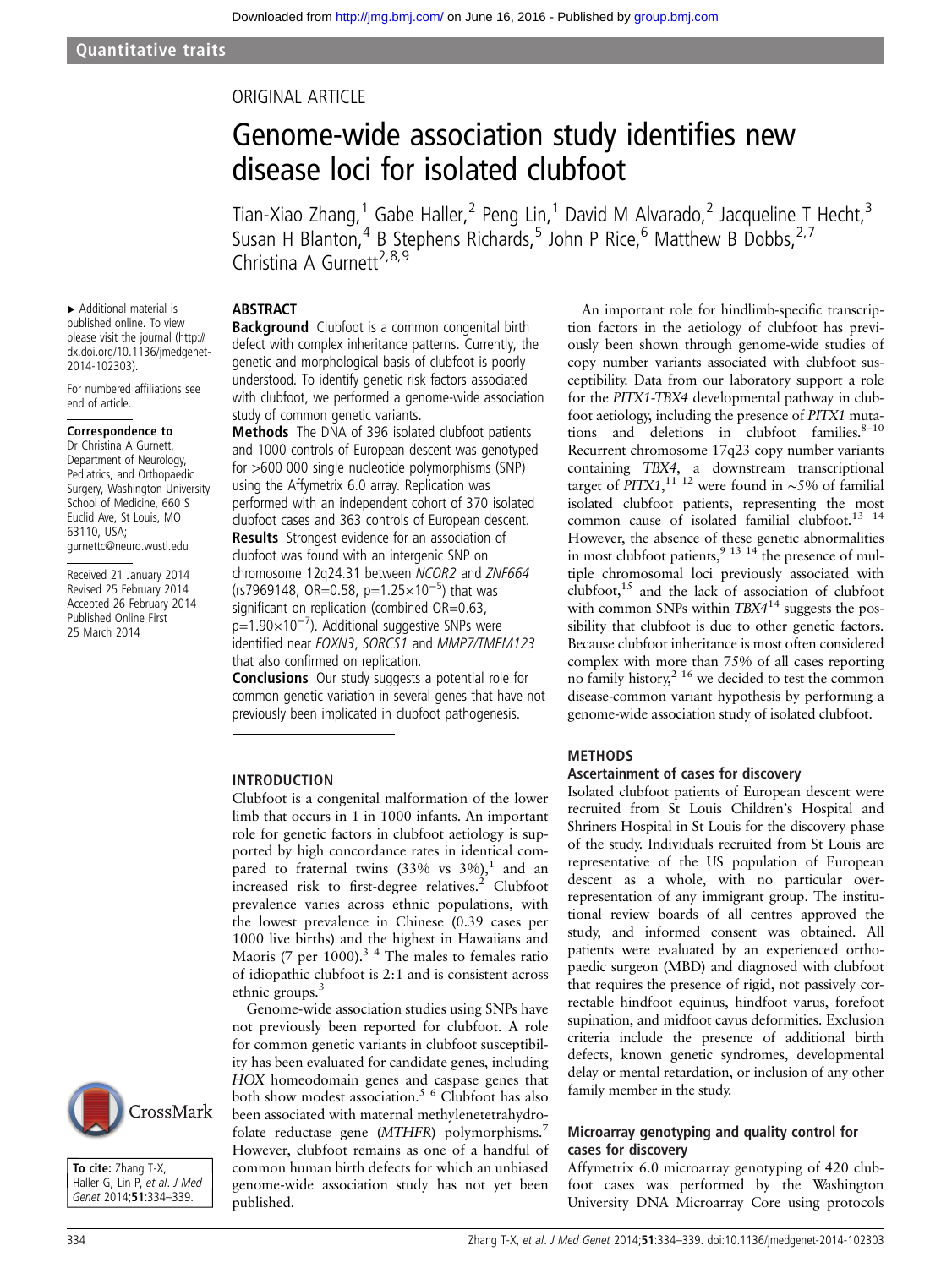provided by Affymetrix. Genotype data was acquired by genotype calling of batches of 48 samples using the default algorithm of the Affymetrix Genotyping Console (Birdseed v2). Twenty-four samples were excluded for contrast quality control scores <1.7. Quality control consisted of assessing genotyping rates, genomic sex, unexpected duplicates and cryptic relatedness. After quality control, 396 persons were kept for the association analysis.

#### Ascertainment of controls and quality control for discovery

A control genotype dataset consisting of 1031 controls recruited from Queensland Institute of Medical Research (QIMR) was independently genotyped on the same Affymetrix  $6.0 \text{ array}$ .<sup>17</sup> The controls were individuals of European descent who were unaffected with psychiatric disorders.<sup>17</sup> Quality control consisted of assessing genomic sex, unexpected duplicates and cryptic relatedness. Additionally, 12 persons were removed due to low genotyping rates. This resulted in 1000 controls who were used in the analysis.

#### SNP genotyping quality

Deviations from Hardy–Weinberg equilibrium (HWE) were assessed with 1° of freedom in controls. SNPs with significant deviations from HWE ( $p$ <1×10<sup>-3</sup>) were excluded from our association analysis. We also excluded SNPs with call rates  $\langle 95\% \rangle$  and SNPs with minor allele frequency  $\langle 0.01 \rangle$ . We also assessed the difference of missing call rates between cases and controls. If the difference of the missing call rates between cases and controls is greater than 0.02 as described in Shyn et al, these SNPs were dropped before association analysis.<sup>18</sup> The final analysis was carried out with 620 820 SNPs.

#### Assessment of population stratification

To assess substructure, the principal component analysis method of EIGENSTRAT was used for the data analysis reported here.<sup>19</sup> Seven cases and four controls were removed because of questionable European descent (see online supplementary figures S1 and S2).

#### Pathway analysis

Pathway analysis was performed using the method of Wang et  $al.^{20}$  To reduce the multiple comparison problem, we implemented a candidate-based strategy<sup>21</sup> through which we identified 63 clubfoot-related genes through the GeneCards database (<http://www.genecards.org/>),<sup>22</sup> and extracted pathways that have at least one of these 63 genes from Gene Ontology database (<http://www.geneontology.org/>).23

#### Imputation analysis

Imputation using BEAGLE V.3.3.2<sup>24</sup> analysis was performed to increase the coverage of markers in genome wide association study (GWAS). We used 1092 individuals from phase one of the 1000 Genomes Project as our reference panel.<sup>2</sup>

### Statistical analysis

Association analysis was carried out using PLINK, with case versus control status as the binary variable. It consisted of 396 cases and 1000 QIMR controls. Logistic regression analysis was performed with sex as a covariate. The conventional criteria for genome-wide significance  $p < 5 \times 10^{-8}$  and a significance threshold for multiple testing after adjusting for linkage disequilibrium was applied  $p<1.6\times10^{-6}$  (Bonferroni method:  $p<(p=0.05/$ total number of markers)).

#### Replication cohort genotyping

Cases for the replication study were recruited from St Louis Children's Hospital/Shriners Hospital, Carolinas Medical Center, and Sinai Hospital (Baltimore), and met the same inclusion criteria as for the discovery phase. Controls for the replication study consisted of clubfoot-unaffected individuals recruited from St Louis Children's Hospital and Shriners Hospital in St Louis. Both were restricted to individuals of European descent. Markers were selected for replication if they were: (1) among the top SNPs from analyses ( $p < 2 \times 10^{-5}$ ), (2) located near other high-scoring SNPs, or (3) in a gene that is biologically plausible (expressed in developing limb, or related to other genes previously associated with limb contractures). Thirty-one SNPs were selected for replication. SNPs chosen for replication were genotyped using the Sequenom Mass ARRAY iPlex technology in an independent cohort of 374 cases and 310 controls of European descent. All SNPs were in HWE.

## RESULTS

#### GWAS results

Quantile-quantile plot showed that most of the observed associations lie along the expected distribution conforming to the null hypothesis of no association for the majority of SNPs (see online supplementary figure S3). The lambda value (inflation factor) was 1.07. Three SNPs analysed met conventional criteria for genomewide significance  $p < 5 \times 10^{-8}$ . Four SNPs in total reached the significance threshold determined after correction for multiple testing (figure 1). SNPs with  $p < 1 \times 10^{-5}$  in the discovery phase are shown in table 1, and the results of the top 200 SNPs are listed in online supplementary table S1. The most significant SNP in the discovery phase (rs6705159; p= $1.35 \times 10^{-9}$ ) is located 700 kb proximal to the HOXD cluster, near the  $5'$  gene HOXD10 that was previously implicated in a related musculoskeletal disorder, congenital vertical talus.<sup>26 27</sup>

### Replication

Replication studies were performed on selected SNPs in an independent cohort of 370 cases of European descent that were also recruited from our research centres. None of the SNPs that met the genome-wide significance threshold on the GWAS discovery phase were significant on subsequent replication testing. However, rs7969148, located on chromosome 12q24.31, was associated with clubfoot in discovery ( $p=1.25\times10^{-5}$ ) and replication studies (p=0.0022), resulting in a combined p=1.91×10<sup>-7</sup>; OR=0.63 (770 cases, 1310 controls). Several flanking SNPs near rs7969148 also showed an association with clubfoot although to a lesser degree (figure 2). The SNP rs7969148 is intergenic between transcriptional regulators ZNF664 and NCOR2.

We attempted to replicate the association rs7969148 in a third clubfoot dataset by comparing our data with results of an unpublished GWAS composed of 603 clubfoot families including a total of 1716 study persons of Hispanic (344 affecteds/495 unaffecteds) and European (382 affecteds/495 unaffecteds) ancestry (Hecht and Blanton, unpublished results). These families were genotyped on the Illumina HumanOmniExpress\_12v1\_C array and were described previously.<sup>28</sup> Evidence was found for an association of rs7969148 (near ZNF664 and NCOR2) with clubfoot in the Hispanic subgroup with a  $p=0.011871$ , but not in the patients with European ancestry.

Additional SNPs for replication were selected based on consideration of p value from the discovery GWAS and hindlimb expression.<sup>10</sup> Table 2 lists all SNPs that were successfully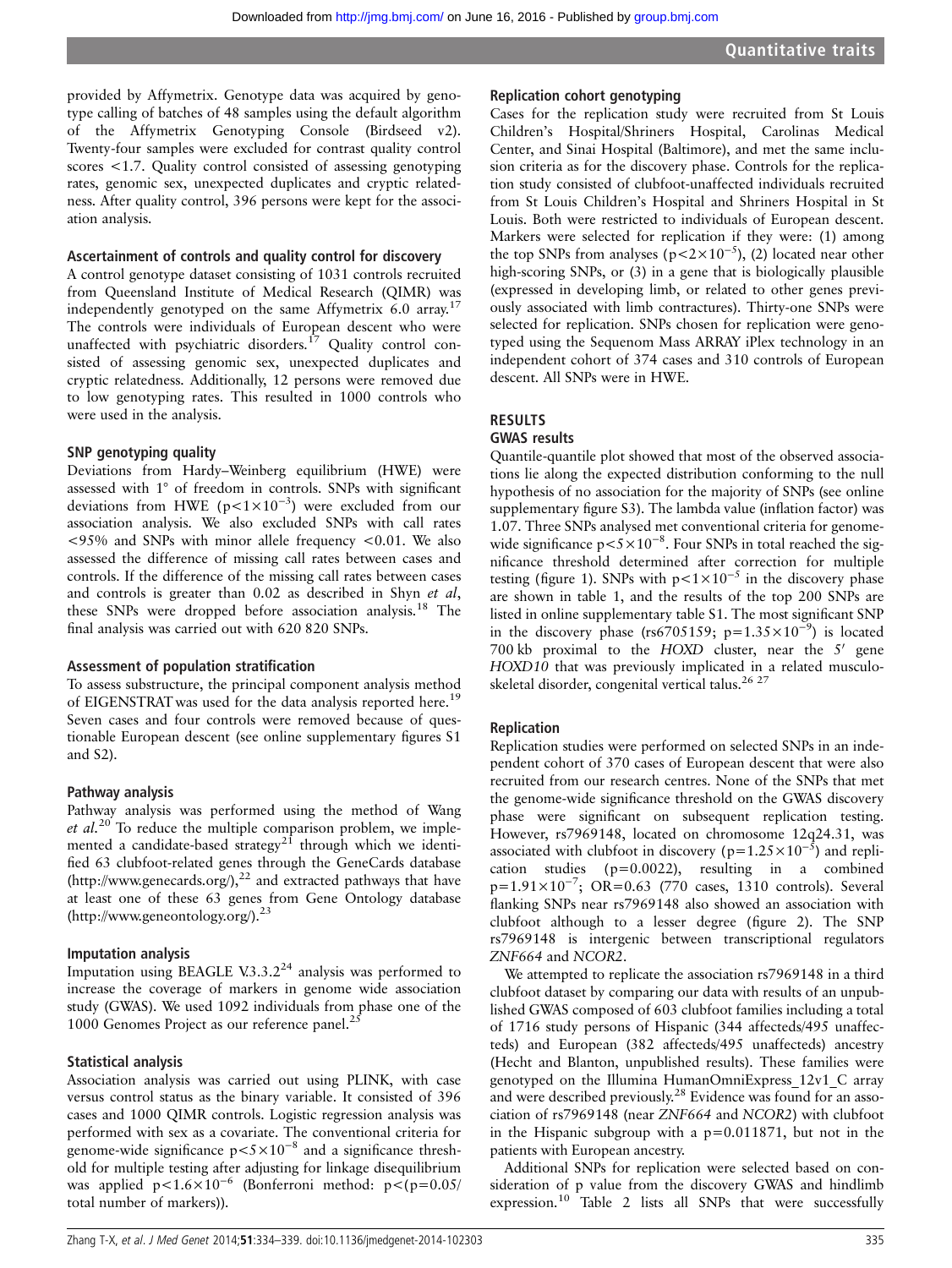Quantitative traits



Figure 1 Manhattan Plot of single nucleotide polymorphism (SNP) −log10 p values (Y-axis) obtained by genome-wide association analysis of 396 clubfoot cases versus 1000 controls of European descent. Chromosomes are along the X-axis. The upper line indicates conventional threshold for genome-wide significance (p<5×10<sup>-8</sup>), and the lower line indicates threshold for significance with multiple testing after adjusting for linkage disequilibrium (LD) was applied p<1.6×10<sup>−6</sup> (Bonferroni method: p<(p=0.05/total number of markers)).

replicated. These include rs12885505 that is located within the first intron of the forkhead/winged helix transcription factor gene FOXN3. Association analysis of rs12885505 resulted in a combined OR=0.64, p=2.953×10<sup>-5</sup>. Also significant in the replication phase was rs4918273 located within the SORCS1 gene, a member of the vacuolar protein sorting (VPS10) domain-containing receptor gene family. Combined analysis yielded an OR=0.77, p=0.0001057. Finally, rs11225266, located on chromosome 11 between TMEM123, a predicted transmembrane protein of unknown function, and matrix metalloproteinase MMP7, was associated with clubfoot in discovery and replication studies. Online supplementary table S2 lists all SNPs that were tested and not replicated in the study.

#### Clubfoot candidate regions

We also evaluated SNPs near candidate regions of interest including HOX genes, PITX1, TBX4, as well as skeletal muscle sarcomeric genes (TPM1, MYH3 and TPM2) because of their previous association with clubfoot in candidate gene studies or copy number analyses.<sup>10</sup> <sup>13</sup> <sup>28</sup> <sup>29</sup> None except the chromosome 17q23 region containing TBX4 gave evidence for association with isolated clubfoot. A cluster of SNPs showed weak evidence

for association, including  $rs11079429$  ( $p=0.003$ ) that is located ∼5 kb upstream of TBX2, and two other SNPs that are located within or near TBX4 (rs7213643, p=0.009; rs744651,  $p=0.009$ ) (see online supplementary figure S4). However, these SNPs were not significant in the replication phase.

#### Pathway analysis

Of the 13 301 pathways that were extracted from Gene Ontology, 796 were associated with the 63 clubfoot candidate genes identified by GeneCards (see online supplementary table S3). To limit the potential bias introduced by differences of the length of pathway, we only analysed 312 pathways containing a range of 20–200 genes. Analysis of clubfoot-associated SNPs revealed 13 pathways that achieved nominal significance (p<0.05). However, after multiple comparison correction (FDR and FWER), none of these pathways were significant (see online supplementary table S4).

#### Imputation analysis

By applying  $r^2 > 0.9$  as criteria for analysis, we successfully imputed 5 190 243 markers. The association analysis failed to identify any significant markers that pass the genome-wide

|            |                |                 |                      |                    | <b>Discovery</b><br>(N=396 cases and N=1000 controls) |                 |           |              | <b>Replication</b><br>(N=370 cases and N=363 controls) |                 |           |         |
|------------|----------------|-----------------|----------------------|--------------------|-------------------------------------------------------|-----------------|-----------|--------------|--------------------------------------------------------|-----------------|-----------|---------|
|            |                |                 |                      |                    | Allele frequency                                      |                 |           |              | Allele frequency                                       |                 |           |         |
| <b>SNP</b> | Chr            | <b>Position</b> | Locus                | <b>Test allele</b> | Cases                                                 | <b>Controls</b> | <b>OR</b> | p Value      | Cases                                                  | <b>Controls</b> | <b>OR</b> | p Value |
| rs6705159  | $\overline{2}$ | 176 260 190     | ATP5G3/HOXD13        | G                  | 0.1308                                                | 0.0460          | 2.477     | 1.35E-09     | 0.048                                                  | 0.035           | 1.41      | 0.269   |
| rs12699007 | $\overline{7}$ | 70 389 161      | <b>WBSCR17/AUTS2</b> | G                  | 0.1649                                                | 0.0587          | 2.184     | $2.00E - 09$ | 0.100                                                  | 0.128           | 0.76      | 0.219   |
| rs274503   | 11             | 11 059 118      | GALNTL4/ZBED5        | C                  | 0.0893                                                | 0.0255          | 2.736     | $3.16E - 08$ | 0.022                                                  | 0.023           | 1.10      | 0.803   |
| rs12714318 | 2              | 2 895 962       | <b>MYT1L</b>         | G                  | 0.1628                                                | 0.0743          | 1.862     | 5.17E-07     | 0.079                                                  | 0.078           | 1.07      | 0.922   |
| rs6861281  | 5              | 73 389 024      | ENC <sub>1</sub>     | C                  | 0.1390                                                | 0.0651          | 1.875     | 2.20E-06     | 0.071                                                  | 0.066           | 1.05      | 0.721   |
| rs2648772  | $\mathbf{1}$   | 197 381 370     | <b>PTPRC</b>         |                    | 0.4255                                                | 0.4700          | 1.529     | $6.52E - 06$ | 0.508                                                  | 0.491           | 1.07      | 0.628   |
| rs6484839  | 11             | 11 335 231      | GALNTL4              | T                  | 0.4690                                                | 0.3790          | 1.535     | 7.08E-06     | 0.384                                                  | 0.397           | 1.07      | 0.629   |
| rs881934   | 6              | 44 158 247      | LOC652990            | G                  | 0.4630                                                | 0.4465          | 1.523     | 9.20E-06     | 0.4796                                                 | 0.4858          | 0.9747    | 0.8338  |
| rs3892710  | 6              | 32 790 840      | HLA-DQB1             | Α                  | 0.2051                                                | 0.1436          | 1.74      | $1.09E - 05$ | 0.184                                                  | 0.176           | 1.21      | 0.340   |
| rs10906679 | 10             | 14 524 480      | <b>FAM107B</b>       |                    | 0.2828                                                | 0.3555          | 0.6439    | $1.15E - 05$ | 0.3815                                                 | 0.3608          | 1.093     | 0.4741  |
| rs7969148  | 12             | 123 180 491     | NCOR2/ZNF664         | G                  | 0.1474                                                | 0.2195          | 0.5803    | 1.25E-05     | 0.164                                                  | 0.2302          | 0.6722    | 0.008   |

SNP, single nucleotide polymorphism.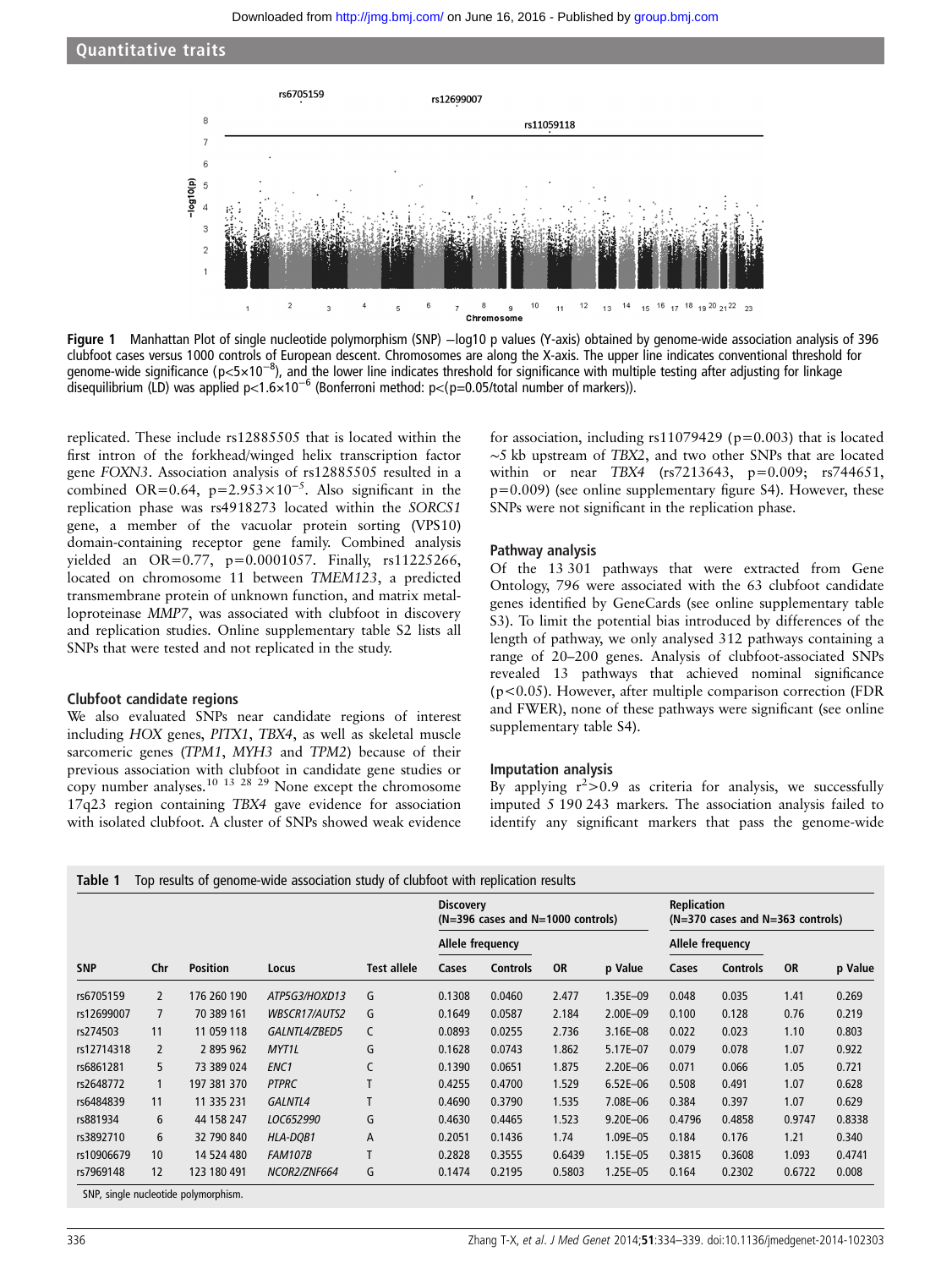Figure 2 Clubfoot genetic association results for single nucleotide polymorphisms (SNP) on chromosome 12q24.31 including rs7969148. Chromosomal location along the X-axis is given in kb as denoted in assembly hg18.



threshold level of significance. We summarised the top 50 significant imputed SNPs in online supplementary table S5.

#### **DISCUSSION**

Although clubfoot may occasionally be familal, the majority of clubfoot cases are sporadic. Thus, clubfoot may be considered a complex trait. To test the common disease-common variant model of disease susceptibility, we completed a genome-wide association study of isolated clubfoot. The strongest evidence for an association of a SNP with clubfoot in this study occurred for a variant (rs7969148) on chromosome 12q24.31 that is intergenic to two transcriptional regulators, ZNF664 and NCOR2. Common variants in NCOR2, also known as silencing mediator of retinoic acid and thyroid hormone receptor (SMRT), have been associated with knee osteoarthritis in one study.<sup>30</sup> NCOR2 is widely expressed in the embryo $31$  and knockout of NCOR2 in mice is embryonic lethal, resulting in forebrain defects, cardiac malformations and cleft palate.<sup>31</sup> ZNF664 is a krueppel C2H2-type zinc-finger protein of unknown function. Neither gene has been associated with limb development. Although the association of rs7969148 with clubfoot replicated in our replication cohort, further evaluation of this SNP in an independent, unpublished Texas clubfoot dataset showed only a weak association within a Hispanic subgroup. Failure to replicate this association may reflect either genetic heterogeneity, or lack of power due to relatively small sample size.

Several single nucleotide variants in other genes replicated on further study, though they are less strongly associated with clubfoot than rs769148. These genes include FOXN3, a forkhead/ winged helix transcription factor that is highly expressed in the developing limb.<sup>32</sup> FOXN3 is essential for craniofacial development in mice, and its loss is associated with embryonic lethality, growth retardation, and scoliosis-like deformity.<sup>32</sup> Limb abnormalities, including congenital vertical talus (DECIPHER Pt 263695), $33$  over-riding toes (DECIPHER Pt 251094) $33$  and syn $d$ actyly,<sup>34</sup> have been described in patients with large chromosomal deletions including FOXN3, although a specific role in limb development has not been shown. Clubfoot is also associated with intronic variants of SORCS1, a member of the vacuolar protein sorting 10 (VPS10) domain-containing receptor protein that has been repeatedly linked to type 2 diabetes. $35-37$ The mechanism by which SORCS1 may contribute to clubfoot susceptibility is unknown, although maternal diabetes is a known risk factor for human clubfoot.<sup>38</sup> Finally, intergenic SNPs between TMEM123 and MMP7 are also associated with clubfoot. TMEM123, also known as porimin, is a transmembrane protein that plays a role in oncotic cell death and cell adhesion,<sup>39</sup> and MMP7 is a ubiquitously expressed matrix metalloproteinase; neither gene has a known role in limb development.

To optimise the number of cases that could be cost-effectively genotyped for this study, we used controls that were collected

| Table 2    |     |                 |                                      |                       |                  | Clubfoot genetic association results for most significant SNPs in discovery and replication studies<br><b>Replication</b><br><b>Discovery</b><br>$(N=396 \text{ cases}$ and $N=1000 \text{ controls}$<br>$(N=370 \text{ cases and } N=363 \text{ controls})$ |        |              |        |                  |        | <b>Combined</b> |        |               |
|------------|-----|-----------------|--------------------------------------|-----------------------|------------------|--------------------------------------------------------------------------------------------------------------------------------------------------------------------------------------------------------------------------------------------------------------|--------|--------------|--------|------------------|--------|-----------------|--------|---------------|
|            |     |                 |                                      |                       | Allele frequency |                                                                                                                                                                                                                                                              |        |              |        | Allele frequency |        |                 |        |               |
| <b>SNP</b> | Chr | <b>Position</b> | Locus                                | <b>Test</b><br>allele | Cases            | Controls                                                                                                                                                                                                                                                     | OR     | p Value      | Cases  | <b>Controls</b>  | OR     | p Value         | - OR   | p Value       |
| rs7969148  | 12  | 123 180 491     | NCOR <sub>2</sub> /<br><b>ZNF664</b> | G                     | 0.1474           | 0.2195                                                                                                                                                                                                                                                       | 0.5803 | $1.25E - 05$ | 0.1620 | 0.2270           | 0.6607 | 0.0022          | 0.6345 | $1.901E - 07$ |
| rs12885505 | 14  | 88 971 715      | <b>FOXN3</b>                         | A                     | 0.0947           | 0.1405                                                                                                                                                                                                                                                       | 0.5781 | 0.000261     | 0.0990 | 0.1360           | 0.6991 | 0.0302          | 0.644  | 2.953E-05     |
| rs4918273  | 10  | 108 715 485     | SORCS1                               | C                     | 0.3472           | 0.417                                                                                                                                                                                                                                                        | 0.7148 | 0.000442     | 0.3676 | 0.4298           | 0.7813 | 0.0216          | 0.7693 | 0.0001057     |
| rs11225266 | 11  | 101 851 796     | <b>TMEM123/</b><br>MMP7              |                       | 0.05177          | 0.094                                                                                                                                                                                                                                                        | 0.5305 | 0.000829     | 0.0622 | 0.1088           | 0.5445 | 0.0019          | 0.565  | $1.152E - 05$ |

SNP, single nucleotide polymorphism.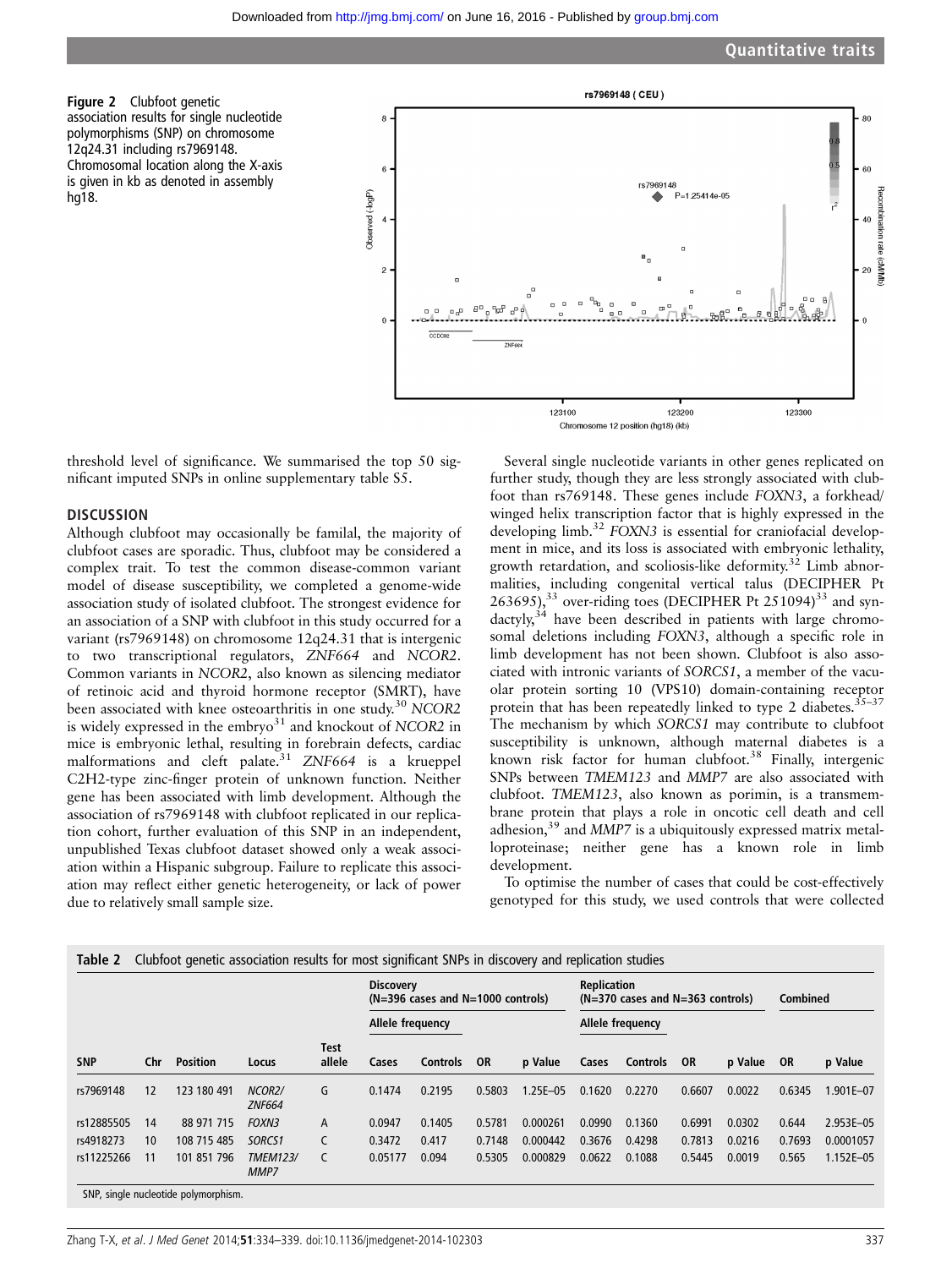### Quantitative traits

and genotyped independently on the same platform for a different study.<sup>17</sup> Common controls have successfully been used in previous studies as a cost-saving measure, most notably in the Wellcome Trust Case Control Consortium that studied seven common diseases with shared controls.40 To reduce the possibility that differences in genotyping between the two centres would result in false positive results we conservatively applied data quality control measures in this study.<sup>41</sup> Despite our rigorous application of principal components analysis to cases and controls, we also recognise that residual differences in population substructure may exist between our cases and controls resulting in spurious claims of associations, particularly as our cases are drawn from a different continent than our controls. However, when confronted with similar issues, the Wellcome Trust Case Control study found only a modest effect of residual substructure on type I error.<sup>40</sup> Notably, however, the study we report here is of much smaller scale, and therefore, may be more susceptible to these artefacts.

Although the most significant SNP in the discovery phase, rs6705159, did not replicate in further studies, we find it intriguing that this SNP is located near the HOXD cluster, near the  $5'$  gene HOXD10 that was previously implicated in the related condition, congenital vertical talus.<sup>26</sup><sup>27</sup> HOXD10 coding mutations were previously excluded in clubfoot,<sup>42</sup> and association of clubfoot with common SNPs in  $HOXD10$  was not found.<sup>28</sup> However, regulatory variants were not assessed. One possible explanation for lack of replication of this SNP, and perhaps others in this study, is that the patients in the discovery phase included more familial cases than those in the replication cohort (35% vs 22%, data not shown). Many of the top hits from this GWAS are in SNPs with low minor allele frequencies that are more likely to be affected by small biases in the patient populations. Exome sequencing of familial cases is now being performed to further evaluate a role for rare variants, although significantly larger numbers of cases will clearly be needed for meaningful analysis.

To extract more information from our resultant GWAS dataset, we conducted pathway analysis and imputation analysis. Although we failed to identify pathways that were significantly associated with clubfoot after multiple corrections, 13 pathways were nominally significant, including a group of genes involved in osteoblast differentiation. Imputation analysis did not reveal any other significant signals.

Overall, this study suggests a potential role for common genetic variation in or near several genes that have not previously been implicated in clubfoot pathogenesis including two transcriptional regulators (NCOR2 and ZNF664) on chromosome 12q24.31. Despite evidence linking rare copy number variants involving hindlimb-specific transcription factors PITX1, TBX4 and HOXC genes to clubfoot pathogenesis, $\delta$  only weak, non-replicating association was seen with common variants around TBX4, similar to a previous study.<sup>14</sup> These results provide further evidence for the genetic heterogeneity of clubfoot. As sequencing studies now seek to identify novel rare variants associated with clubfoot in families and in large patient cohorts, it will be interesting to determine whether rare variants within any of the genes that we identified here will play a role in clubfoot susceptibility.

#### Author affiliations <sup>1</sup>

<sup>1</sup> Division of Biology and Biomedical Sciences, Washington University School of Medicine, St Louis, Missouri, USA

<sup>2</sup> Department of Orthopaedic Surgery, Washington University School of Medicine, St Louis, Missouri, USA

<sup>3</sup>Department of Pediatrics, University of Texas Medical School at Houston, Houston,

Texas, USA

<sup>4</sup>Department of Human Genetics, Miller School of Medicine, University of Miami, Miami, Florida, USA

5 Texas Scottish Rite Hospital for Children, Dallas, Texas, USA

<sup>6</sup>Department of Psychiatry, Washington University School of Medicine, St Louis, Missouri, USA

<sup>7</sup>St Louis Shriners Hospital for Children, St Louis, Missouri, USA

<sup>8</sup>Department of Pediatrics, Washington University School of Medicine, St Louis, Missouri, USA

<sup>9</sup>Department of Neurology, Washington University School of Medicine, St Louis, Missouri, USA

Acknowledgements We thank Carol Wise and Jonathan Rios for helpful comments on the manuscript. We thank Steven Frick and John Herzenberg for contributing clubfoot patient samples for the replication phase. We acknowledge the generous sharing of control samples from QIMR (Queensland Institute of Medical<br>Research) study of Wray *et al.* <sup>17</sup> This study makes use of data generated by the DECIPHER Consortium. A full list of centres that contributed to the generation of the data is available from [\(http://decipher.sanger.ac.uk](http://decipher.sanger.ac.uk)) and via email from (decipher@sanger.ac.uk). Funding for the project was provided by the Wellcome Trust.

Contributors T-XZ, GH, PL, JR and DMA performed the genome-wide association analysis and replication studies. Replication study was performed by Hecht, Blanton and Richards. The study was designed by MBD and CAG. The manuscript was written with contributions from all the authors.

Funding This work was supported by grants from Shriners Hospital for Children (MBD and JTH), The Children's Discovery Institute of Washington University and St Louis Children's Hospital, The Orthopaedic Research and Education Foundation, Paediatric Orthopaedic Society of North America, St Louis Children's Hospital Foundation, and a W.M. Keck Postdoctoral Fellowship in Molecular Medicine (DMA), and NIH R01HD043342 ( JTH).

#### Competing interests None.

Ethics approval Washington University Human Subjects Committee.

Provenance and peer review Not commissioned; externally peer reviewed.

Data sharing statement The Affymetrix 6.0 data from this study will be released to interested scientific researchers upon request.

#### **REFERENCES**

- 1 Wynne-Davies R. Family studies and the cause of congenital club foot: talipes equinovarus, talipes calcaneo-valgus and metatarsus varus. J Bone Joint Surg Br 1964;46:445–63.
- 2 Lochmiller C, Johnston D, Scott A, Risman M, Hecht JT. Genetic epidemiology study of idiopathic talipes equinovarus. Am J Med Genet 1998;79:90–6.
- 3 Chung CS, Nemechek RW, Larsen IJ, Ching GH. Genetic and epidemiological studies of clubfoot in Hawaii. General and medical considerations. Hum Hered 1969;19:321–42.
- 4 Beals RK. Club foot in the Maori: a genetic study of 50 kindreds. NZ Med J 1978;88:144–6.
- 5 Heck AL, Bray MS, Scott A, Blanton SH, Hecht JT. Variation in CASP10 gene is associated with idiopathic talipes equinovarus. J Pediatr Orthop 2005;25:598-602.
- Sun M, Ma F, Zeng X, Liu Q, Zhao XL, Wu FX, Wu GP, Zhang ZF, Gu B, Zhao YF, Tian SH, Lin B, Kong XY, Zhang XL, Yang W, Lo W, Zhang X. Triphalangeal thumb-polysyndactyly syndrome and syndactyly type IV are caused by genomic duplications involving the long-range, limb-specific SHH enhancer. J Med Genet 2008;45:589–95.
- 7 Sharp L, Miedzybrodzka Z, Cardy AH, Inglis J, Madrigal L, Barker S, Chesney D, Clark C, Maffulli N. The C677T polymorphism in the methylenetetrahydrofolate reductase gene (MTHFR), maternal use of folic acid supplements, and risk of isolated clubfoot: A case-parent-triad analysis. Am J Epidemiol 2006;164:852-61.
- 8 Alvarado DM, Buchan JG, Frick SL, Herzenberg JE, Dobbs MB, Gurnett CA. Copy number analysis of 413 isolated talipes equinovarus patients suggests role for transcriptional regulators of early limb development. Eur J Hum Genet 2013;21:373–80.
- 9 Gurnett CA, Alaee F, Kruse LM, Desruisseau DM, Hecht JT, Wise CA, Bowcock AM, Dobbs MB. Asymmetric lower-limb malformations in individuals with homeobox PITX1 gene mutation. Am J Hum Genet 2008;83:616–22.
- 10 Alvarado DM, McCall K, Aferol H, Silva MJ, Garbow JR, Spees WM, Patel T, Siegel M, Dobbs MB, Gurnett CA. Pitx1 Haploinsufficiency Causes Clubfoot in Humans and a Clubfoot-like Phenotype in Mice. Hum Mol Genet 2011;20:3943–52.
- 11 Logan M, Tabin CJ. Role of Pitx1 upstream of Tbx4 in specification of hindlimb identity. Science 1999;283:1736–9.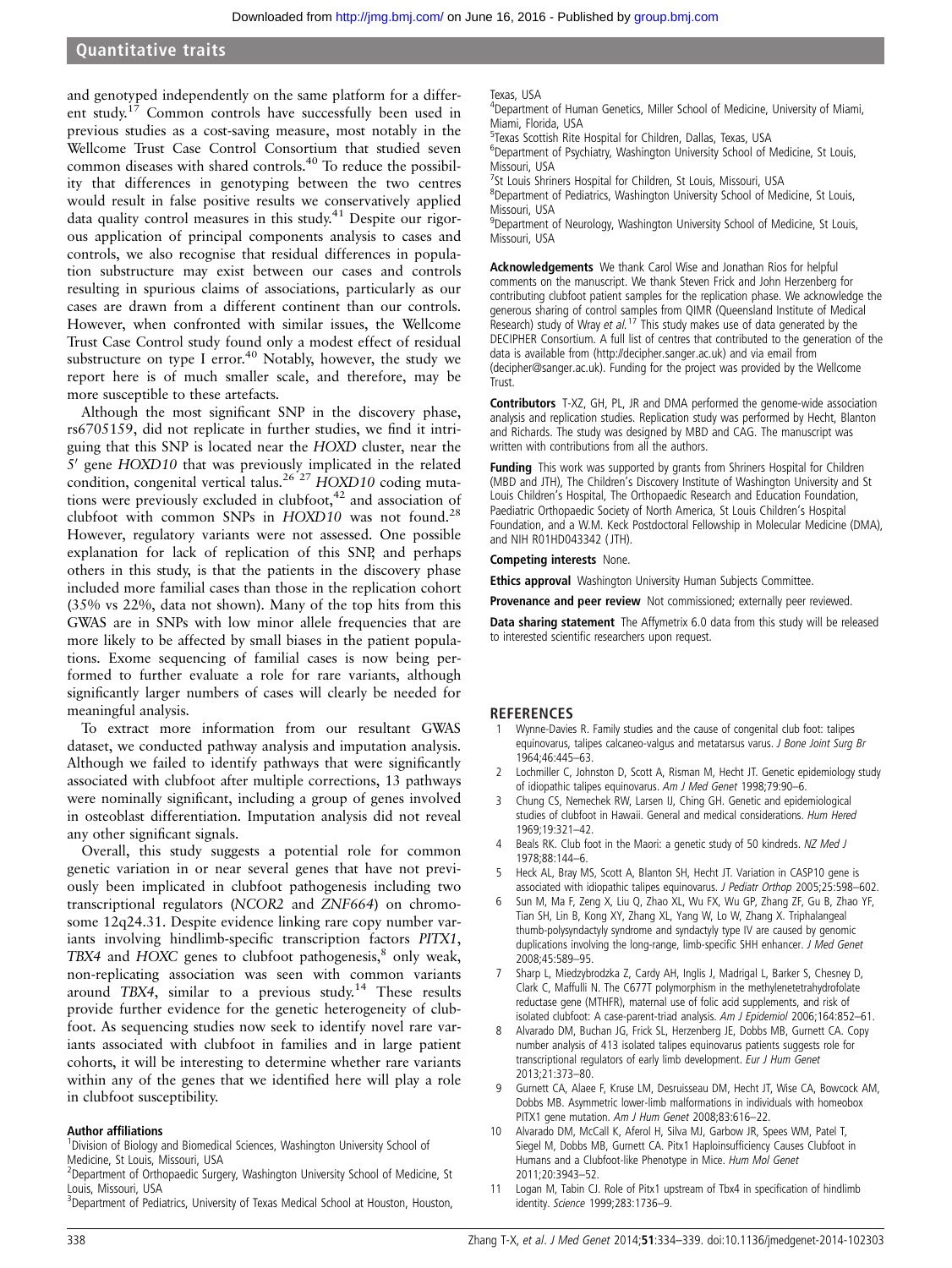- 12 Menke DB, Guenther C, Kingsley DM. Dual hindlimb control elements in the Tbx4 gene and region-specific control of bone size in vertebrate limbs. Development 2008;135:2543–53.
- 13 Alvarado DM, Aferol H, McCall K, Huang JB, Techy M, Buchan J, Cady J, Gonzales PR, Dobbs MB, Gurnett CA. Familial isolated clubfoot is associated with recurrent chromosome 17q23.1q23.2 microduplications containing TBX4. Am J Hum Genet 2010;87:154–60.
- 14 Lu W, Bacino CA, Richards BS, Alvarez C, Vandermeer JE, Vella M, Ahituv N, Sikka N, Dietz FR, Blanton SH, Hecht JT. Studies of TBX4 and chromosome 17q23.1q23.2: An uncommon cause of nonsyndromic clubfoot. Am J Med Genet A 2012;158A:1620–7.
- 15 Dietz FR, Cole WG, Tosi LL, Carroll NC, Werner RD, Comstock D, Murray JC. A search for the gene(s) predisposing to idiopathic clubfoot. Clin Genet 2005;67:361–2.
- 16 Gurnett CA, Boehm S, Connolly A, Reimschisel T, Dobbs MB. Impact of congenital talipes equinovarus etiology on treatment outcomes. Dev Med Child Neurol 2008;50:498–502.
- 17 Wray NR, Pergadia ML, Blackwood DH, Penninx BQ, Gordon SD, Nyholt DR, Ripke S, Macintyre DJ, McGhee KA, Maclean AW, Smit JH, Hottenga JJ, Willemsen G, Middelldorp CM, de Geus EJ, Lewis CM, McGuffin P, Hickie IB, van den Oord EJ, Liu JZ, Macgregor S, McEvoy BP, Byrne EM, Medland SE, Statham DJ, Henders AK, Heath AC, Montgomery GW, Martin NG, Boomsma DI, Madden PA, Sullivan PF. Genome-wide association study of major depressive disorder: new results, meta-analysis, and lessons learned. Mol Psychiatry 2010;17:36–48.
- 18 Shyn SI, Shi J, Kraft JB, Potash JB, Knowles JA, Weissman MM, Garriock HA, Yokoyama JS, McGrath PJ, Peters EJ, Scheftner WA, Coryell W, Lawson WB, Jancic D, Gejman PV, Sanders AR, Holmans P, Slager SL, Levinson DF, Hamilton SP. Novel loci for major depression identified by genome-wide association study of Sequenced Treatment Alternatives to Relieve Depression and meta-analysis of three studies. Mol Psychiatry 2011;16:202–15.
- 19 Price AL, Patterson NJ, Plenge RM, Weinblatt ME, Shadick NA, Reich D. Principal components analysis corrects for stratification in genome-wide association studies. Nat Genet 2006;38:904–9.
- 20 Wang K, Li M, Bucan M. Pathway-based approaches for analysis of genomewide association studies. Am J Hum Genet 2007;81:1278–83.
- 21 Zhang TX, Beaty TH, Ruczinski I. Candidate pathway based analysis for cleft lip with or without cleft palate. Stat Appl Genet Mol Biol 2012;11–2.
- 22 Rebhan M, Chalifa-Caspi V, Prilusky J, Lancet D. GeneCards: integrating information about genes, proteins and diseases. Trends Genet 1997;13:163.
- 23 Ashburner M, Ball CA, Blake JA, Botstein D, Butler H, Cherry JM, Davis AP, Dolinski K, Dwight SS, Eppig JT, Harris MA, Hill DP, Issel-Tarver L, Kasarskis A, Lewis S, Matese JC, Richardson JE, Ringwald M, Rubin GM, Sherlock G. Gene ontology: tool for the unification of biology. The Gene Ontology Consortium. Nat Genet 2000;25:25–9.
- 24 Browning BL, Browning SR. A unified approach to genotype imputation and haplotype-phase inference for large data sets of trios and unrelated individuals. Am J Hum Genet 2009;84:210–23.
- 25 Abecasis GR, Altshuler D, Auton A, Brooks LD, Durbin RM, Gibbs RA, Hurles ME, McVean GA. A map of human genome variation from population-scale sequencing. Nature 2010;467:1061–73.
- 26 Dobbs MB, Gurnett CA, Pierce B, Exner GU, Robarge J, Morcuende JA, Cole WG, Templeton PA, Foster B, Bowcock AM. HOXD10 M319K mutation in a family with isolated congenital vertical talus. J Orthop Res 2006;24:448–53.
- 27 Shrimpton AE, Levinsohn EM, Yozawitz JM, Packard DS Jr, Cady RB, Middleton FA, Persico AM, Hootnick DR. A HOX gene mutation in a family with isolated congenital vertical talus and Charcot-Marie-Tooth disease. Am J Hum Genet 2004;75:92–6.
- 28 Ester AR, Weymouth KS, Burt A, Wise CA, Scott A, Gurnett CA, Dobbs MB, Blanton SH, Hecht JT. Altered transmission of HOX and apoptotic SNPs identify a potential common pathway for clubfoot. Am J Med Genet A 2009;149A:2745–52.
- 29 Weymouth KS, Blanton SH, Bamshad MJ, Beck AE, Alvarez C, Richards S, Gurnett CA, Dobbs MB, Barnes D, Mitchell LE, Hecht JT. Variants in genes that encode muscle contractile proteins influence risk for isolated clubfoot. Am J Med Genet A 2011;155A:2170–9.
- 30 Valdes AM, Hart DJ, Jones KA, Surdulescu G, Swarbrick P, Doyle DV, Schafer AJ, Spector TD. Association study of candidate genes for the prevalence and progression of knee osteoarthritis. Arthritis Rheum 2004;50:2497–507.
- 31 Jepsen K, Solum D, Zhou T, McEvilly RJ, Kim HJ, Glass CK, Hermanson O, Rosenfeld MG. SMRT-mediated repression of an H3K27 demethylase in progression from neural stem cell to neuron. Nature 2007;450:415–19.
- 32 Samaan G, Yugo D, Rajagopalan S, Wall J, Donnell R, Goldowitz D, Gopalakrishnan R, Venkatachalam S. Foxn3 is essential for craniofacial development in mice and a putative candidate involved in human congenital craniofacial defects. Biochem Biophys Res Commun 2010;400:60–5.
- 33<https://decipher.sanger.ac.uk/patient/263695>
- 34 Schlade-Bartusiak K, Macintyre G, Zunich J, Cox DW. A child with deletion (14) (q24.3q32.13) and auditory neuropathy. Am J Med Genet A 2008;146A:117–23.
- 35 Clee SM, Yandell BS, Schueler KM, Rabaglia ME, Richards OC, Raines SM, Kabara EA, Klass DM, Mui ET, Stapleton DS, Gray-Keller MP, Young MB, Stoehr JP, Lan H, Boronenkov I, Raess PW, Flowers MT, Attie AD. Positional cloning of Sorcs1, a type 2 diabetes quantitative trait locus. Nat Genet 2006;38:688–93.
- 36 Wiltshire S, Hattersley AT, Hitman GA, Walker M, Levy JC, Sampson M, O'Rahilly S, Frayling TM, Bell JI, Lathrop GM, Bennett A, Dhillon R, Fletcher C, Groves CJ, Jones E, Prestwich P, Simecek N, Rao PV, Wishart M, Bottazzo GF, Foxon R, Howell S, Smedley D, Cardon LR, Menzel S, McCarthy MI. A genomewide scan for loci predisposing to type 2 diabetes in a U.K. population (the Diabetes UK Warren 2 Repository): analysis of 573 pedigrees provides independent replication of a susceptibility locus on chromosome 1q. Am J Hum Genet 2001;69:553–69.
- 37 Duggirala R, Blangero J, Almasy L, Dyer TD, Williams KL, Leach RJ, O'Connell P, Stern MP. Linkage of type 2 diabetes mellitus and of age at onset to a genetic location on chromosome 10q in Mexican Americans. Am J Hum Genet 1999;64:1127–40.
- 38 Parker SE, Mai CT, Strickland MJ, Olney RS, Rickard R, Marengo L, Wang Y, Hasmi SS, Meyer RE. Multistate study of the epidemiology of clubfoot. Birth Defects Res A Clin Mol Teratol 2009;85:897–904.
- 39 Ma F, Zhang C, Prasad KV, Freeman GJ, Schlossman SF. Molecular cloning of Porimin, a novel cell surface receptor mediating oncotic cell death. Proc Natl Acad Sci USA 2001;98:9778–83.
- 40 Wellcome Trust Case Control Consortium. Genome-wide association study of 14,000 cases of seven common diseases and 3,000 shared controls. Nature 2007;447:661–78.
- Plagnol V, Cooper JD, Todd JA, Clayton DG. A method to address differential bias in genotyping in large-scale association studies. PLoS Genet 2007;3:e74.
- 42 Gurnett CA, Keppel C, Bick J, Bowcock AM, Dobbs MB. Absence of HOXD10 Mutations in Idiopathic Clubfoot and Sporadic Vertical Talus. Clin Orthop Relat Res 2007;462:27–31.